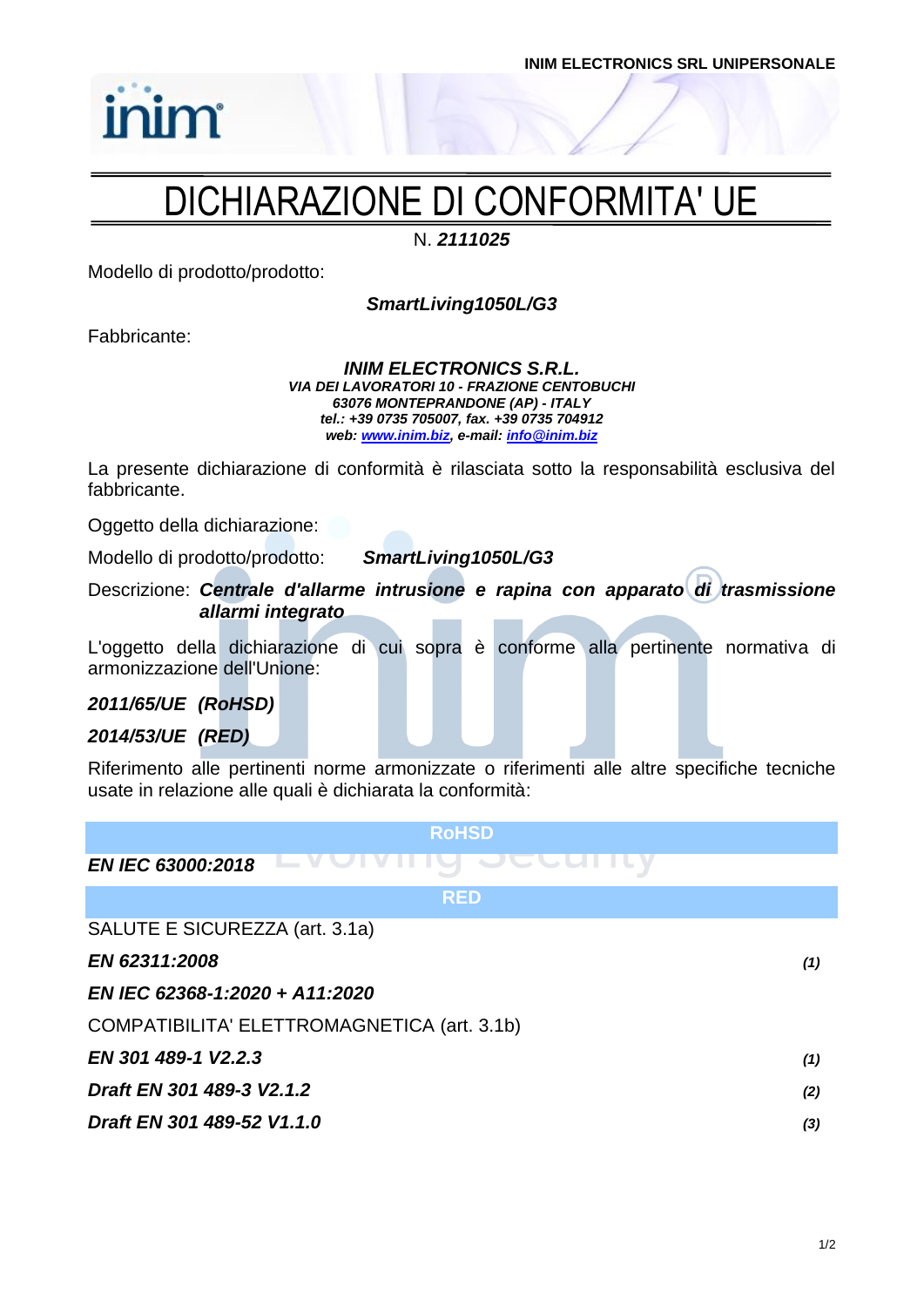| USO EFFICACE ED EFFICIENTE DELLO SPETTRO RADIO (art. 3.2) |     |
|-----------------------------------------------------------|-----|
| EN 300 220-2 V3.1.1                                       | (2) |
| EN 300 330 V2.1.1                                         | (4) |
| EN 301 511 V12.5.1                                        | (3) |
| EN 301 908-1 V13.1.1                                      | (5) |
| EN 301 908-2 V13.1.1                                      | (5) |
| EN 301 908-13 V13.1.1                                     | (6) |
| ALTRI REQUISITI ESSENZIALI (art. 3.3)                     |     |

#### *NON APPLICABILE*

L'oggetto della dichiarazione di cui sopra è anche conforme alle seguenti norme:

|                              | EN 50131-1:2006 + A1:2009 + A2:2017 + A3:2020 |     |
|------------------------------|-----------------------------------------------|-----|
| EN 50131-3:2009              |                                               | (7) |
| EN 50131-6:2017              |                                               | (7) |
| EN 50131-10:2014             |                                               | (7) |
| EN 50136-1:2012 + A1:2018    |                                               |     |
| EN 50136-2:2013              |                                               | (7) |
| EN 61000-6-3:2007 + A1:2011  |                                               |     |
| EN 50130-4:2011 + A1:2014    |                                               |     |
| EN 50130-5:2011              |                                               |     |
| CEB T 031:2017 + A1:2018     |                                               | (7) |
| con le seguenti prestazioni: |                                               |     |
| Grado di sicurezza:          | $\bf{3}$                                      | (7) |
| Classe ambientale:           | $\boldsymbol{\mathit{II}}$                    |     |
| Categoria ATS:               | SP6 o DP4                                     | (7) |
| Note:                        |                                               |     |

*(1) Applicabile quando l'oggetto della dichiarazione è collegato a moduli GSM/GPRS/2G/3G/4G(LTE) o SRD o lettori RFID o tastiere che includono lettori RFID;*

*(2) Applicabile quando l'oggetto della dichiarazione è collegato a SRD;*

*(3) Applicabile quando l'oggetto della dichiarazione è collegato a moduli GSM/GPRS/2G/3G/4G(LTE);*

*(4) Applicabile quando l'oggetto della dichiarazione è collegato a lettori RFID o tastiere che includono lettori RFID;*

*(5) Applicabile quando l'oggetto della dichiarazione è collegato a Nexus/3GP o Nexus/4GP o loro varianti;*

*(6) Applicabile quando l'oggetto della dichiarazione è collegato a Nexus/4GP o sue varianti;*

*(7) Sono obbligatorie impostazioni specifiche in fase d'installazione: seguire attentamente le istruzioni riportate nei manuali.*

*Grado di sicurezza e categoria ATS dipendono dalla configurazione della centrale: qui vengono indicati i valori massimi raggiungibili.*

*Monteprandone, 10/11/2021* Firmato a nome e per conto del fabbricante da:

*Baldovino Ruggieri (Amministratore Delegato)*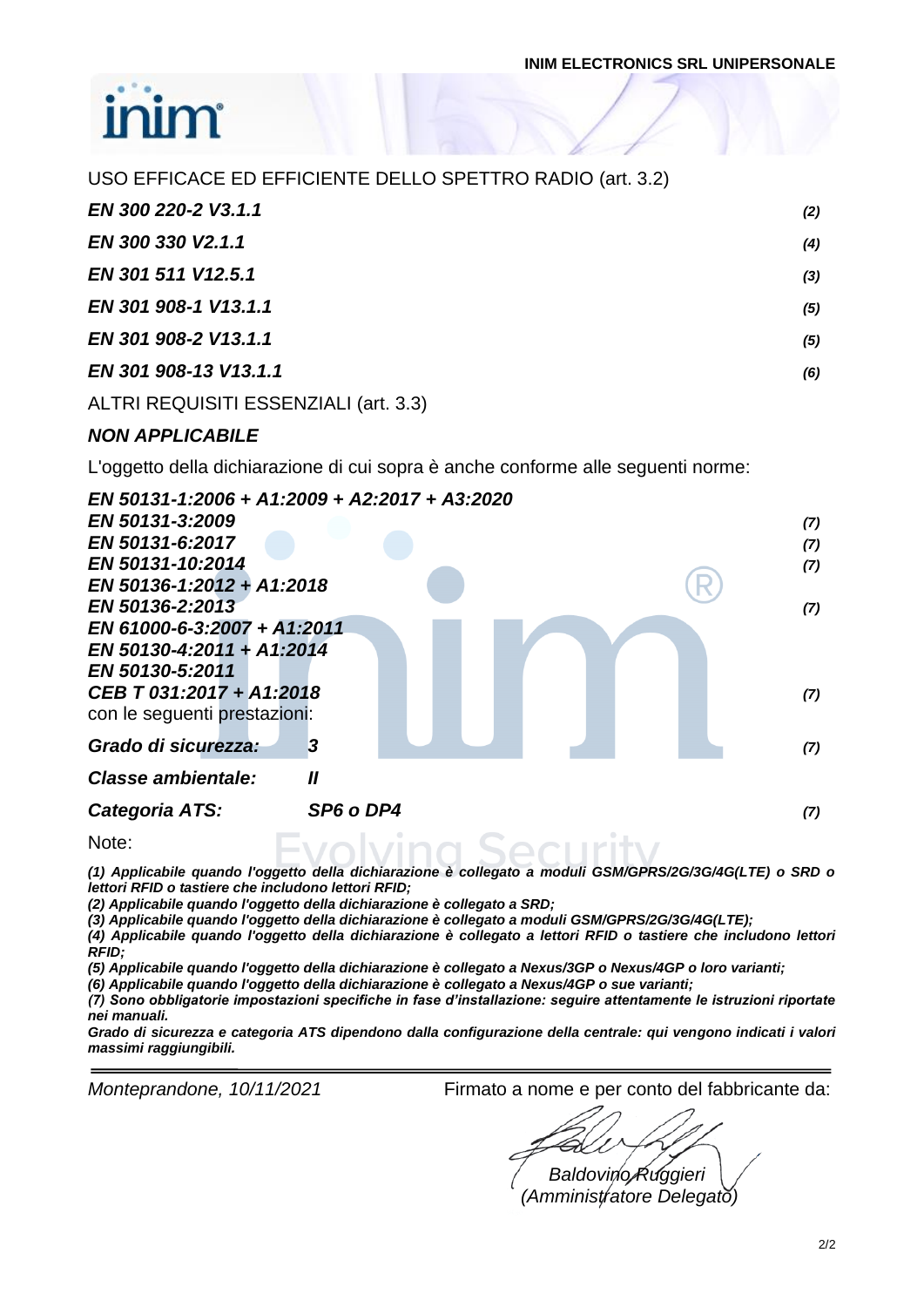

## EU DECLARATION OF CONFORMITY

No. *2111025*

Product model/product:

inim

*SmartLiving1050L/G3*

Manufacturer:

#### *INIM ELECTRONICS S.R.L. VIA DEI LAVORATORI 10 - FRAZIONE CENTOBUCHI 63076 MONTEPRANDONE (AP) - ITALY tel.: +39 0735 705007, fax. +39 0735 704912 web: [www.inim.biz,](http://www.inim.biz/) e-mail[: info@inim.biz](mailto:info@inim.biz)*

This declaration of conformity is issued under the sole responsibility of the manufacturer.

Object of the declaration:

Product model/product: *SmartLiving1050L/G3*

Description: *Intrusion and hold-up alarm control panel with integrated alarm transmission equipment*

The object of the declaration described above is in conformity with the relevant Union harmonisation legislation:

*2011/65/EU (RoHSD)*

#### *2014/53/EU (RED)*

References to the relevant harmonised standards or references to the other technical specifications in relation to which conformity is declared:

| <b>RoHSD</b>                              |     |
|-------------------------------------------|-----|
| <b>EN IEC 63000:2018</b>                  |     |
| <b>RED</b>                                |     |
| HEALTH & SAFETY (art. 3.1a)               |     |
| EN 62311:2008                             | (1) |
| EN IEC 62368-1:2020 + A11:2020            |     |
| ELECTROMAGNETIC COMPATIBILITY (art. 3.1b) |     |
| EN 301 489-1 V2.2.3                       | (1) |
| Draft EN 301 489-3 V2.1.2                 | (2) |
| Draft EN 301 489-52 V1.1.0                | (3) |